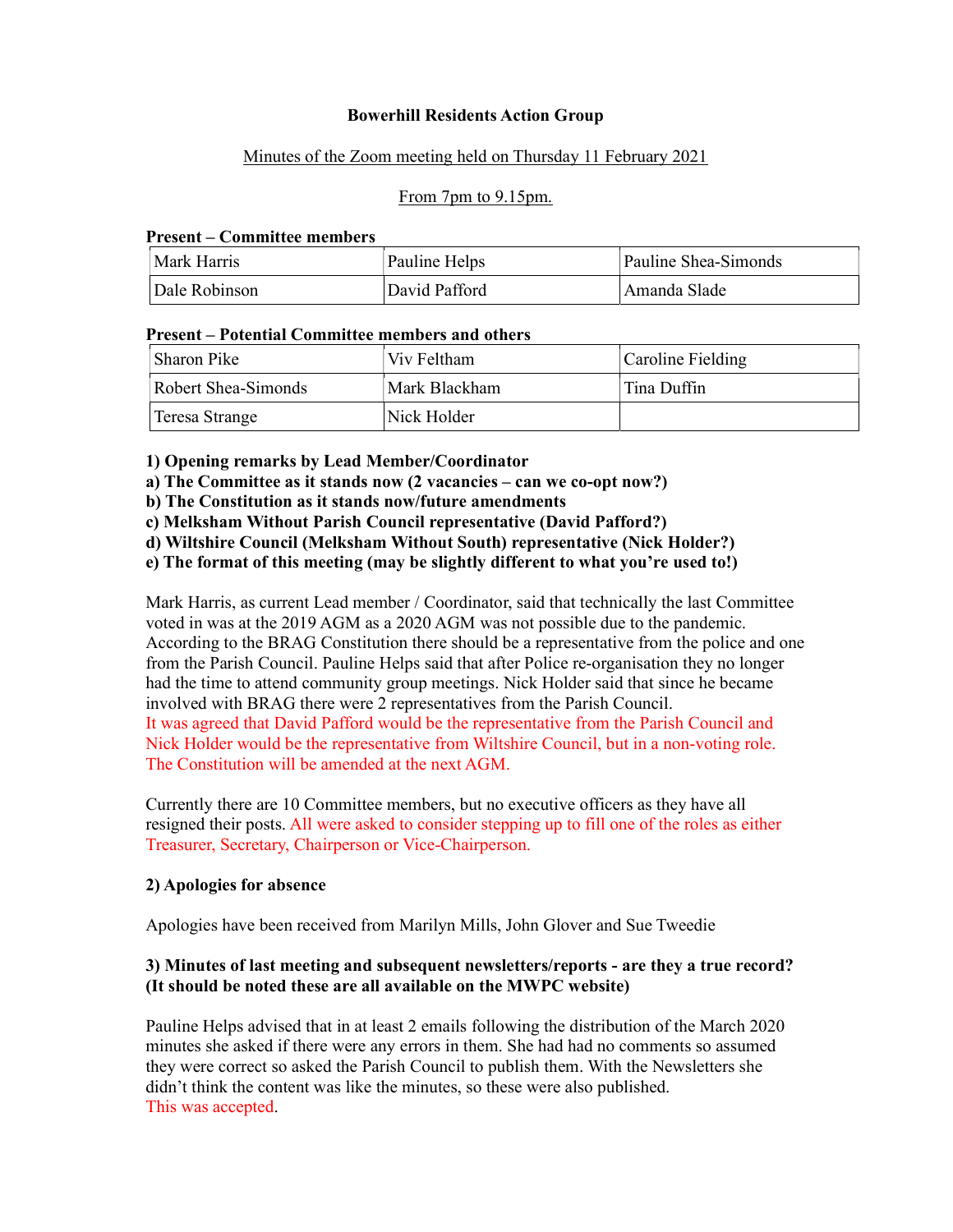#### 4) Matters arising/comments

As the last meeting was nearly a year ago, it was agreed that any matters arising were either resolved or were no longer relevant.

### 5) Correspondence relating to BRAG and its activities (has anyone received any?)

Pauline Helps has received an email from Keep Britain Tidy advising that the Great British Spring Clean for 2021 will be held from 28 May to 13 June. Pauline will organise a Litter Pick for a date within that period as long as Covid-19 restrictions allow (currently no organised Litter Picks are allowed).

Teresa Strange has heard that the CPRE Best Kept Village competition will take place this year. First round will be sometime in June, and the round for finalists will be in July. She said that the Parish Council has maps and information to help whoever takes this on. Pauline Helps added that she has copies of paperwork from previous years' entries.

Teresa Strange said that the It's Your Neighbourhood section of the Britain in Bloom competition also appears to being held this year. BRAG will have to see if they want to enter the picnic area again.

### 6) Treasurer's report – Jenny Butcher?

Jenny Butcher was not present and as she has resigned as Treasurer it is necessary for someone to take on the role. The bank account will have to be altered and signatories changed. The urgent action now needed is to be able to bank the money that Mark Harris, with the help of Teresa Strange, got as a grant from the Area Board to purchase benches etc for around Bowerhill. It was suggested Mark telephones Jenny for the bank details to enable a credit transfer.

#### 7) Melksham Without Parish Council report – David Pafford

By-pass - David Pafford said that there is a lot of misinformation about this issue and members need to be aware of what others may say. More will be said about this issue later in the meeting.

David thanked the outgoing officers for all their hard work in the past.

There are elections for the Parish Council coming up and if anyone was considering standing, he wanted to advise them that being a Councillor is a big commitment for a number of years. David thanked Mark Harris for his work in getting the grant from the Area Board.

Mark thanked Teresa Strange for her help with the grant application and also for her help in getting the Parish Council grant that will mainly pay for the BRAG insurance, hall rent and consumables for maintaining the picnic area.

(Amanda Slade left the meeting)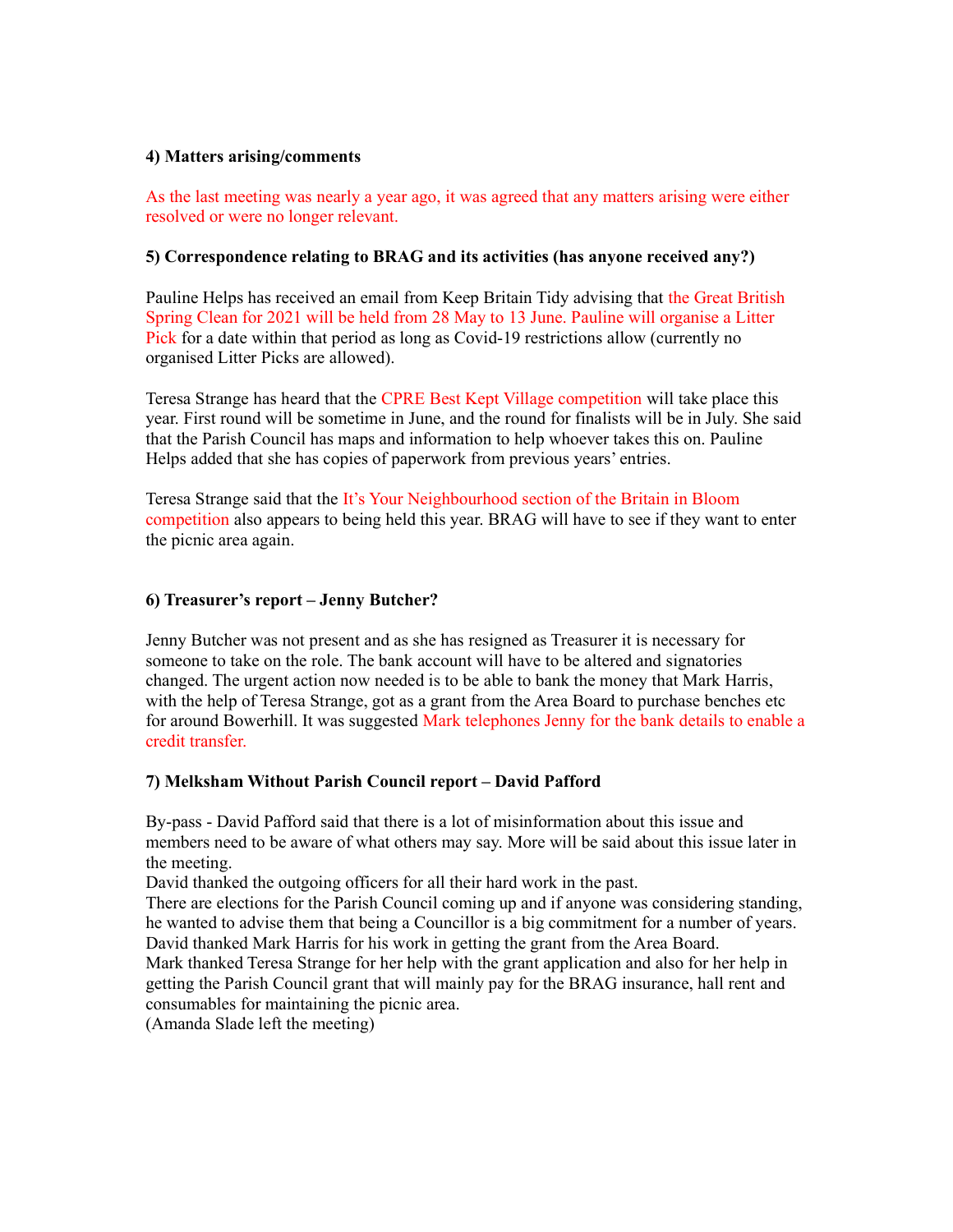## 8) Wiltshire Council (Melksham Without South) report – Nick Holder

Many items Nick Holder was to mention will be included later in the meeting. The elections that will include voting for Councillors for the Parish and County Councils will take place on 6 May 2021. Building work on the Melksham campus will be starting on 1 March 2021.

(Viv Feltham left the meeting)

### 9) Picnic Area Working Party report and future plans – Jenny Butcher

Pauline Helps said that Jenny was not able to get to the picnic area at the moment, but she had heard that there are plans to continue with the maintenance in the spring. BRAG will continue to support work at the picnic area.

Dale Robinson asked if the bin would be replaced. Teresa Strange explained about who and how the bin was emptied and that as the picnic area is not on MWPC land then it had been decided the bin would not be replaced.

### 10) Work for Parish Steward

Mark Harris said that if there was anything the Parish Steward could do then members should contact him or the Parish Council.

### 11) Melksham/Seend Neighbourhood Plans

Melksham Neighbourhood Plan – Regulation 15 was completed on 3 February and the Plan has gone forward to Regulation 16. There will be a referendum after 6 May. Further information is at https://www.melkshamneighbourhoodplan.org/ and regular updates will be shown in Melksham Independent News.

Seend Neighbourhood Plan – The Seend Neighbourhood Plan can be seen at https://www.seendparishplan.org/. Pauline Helps said that she, with the help of Teresa Strange were successful in getting the BRAG picnic area included in the Plan as a Local Green Space to give it protection.

## 12) Melksham Rail User Group/Melksham Hub

For all public transport information, the Melksham Rail User Group website has a lot of information - http://www.mrug.org.uk/ Melksham Hub, that is part of MRUG, and can be found on their website has details of the station refurbishment and new café which will be opening next month.

## 13) Wiltshire Council Local Plan Review (five-year land supply/future housing development)

The Local Plan Review can be found at https://www.wiltshire.gov.uk/article/1082/Local-Plan-Review where there is a link to the Consultation that finishes on 9 March. (Click again on "Local Plan Review Consultation", then scroll down to "Planning for Melksham") There is lots of information and maps, some of which are in the latest edition of Melksham Independent News.

Nick Holder said that members need to be aware of erroneous information as Melksham is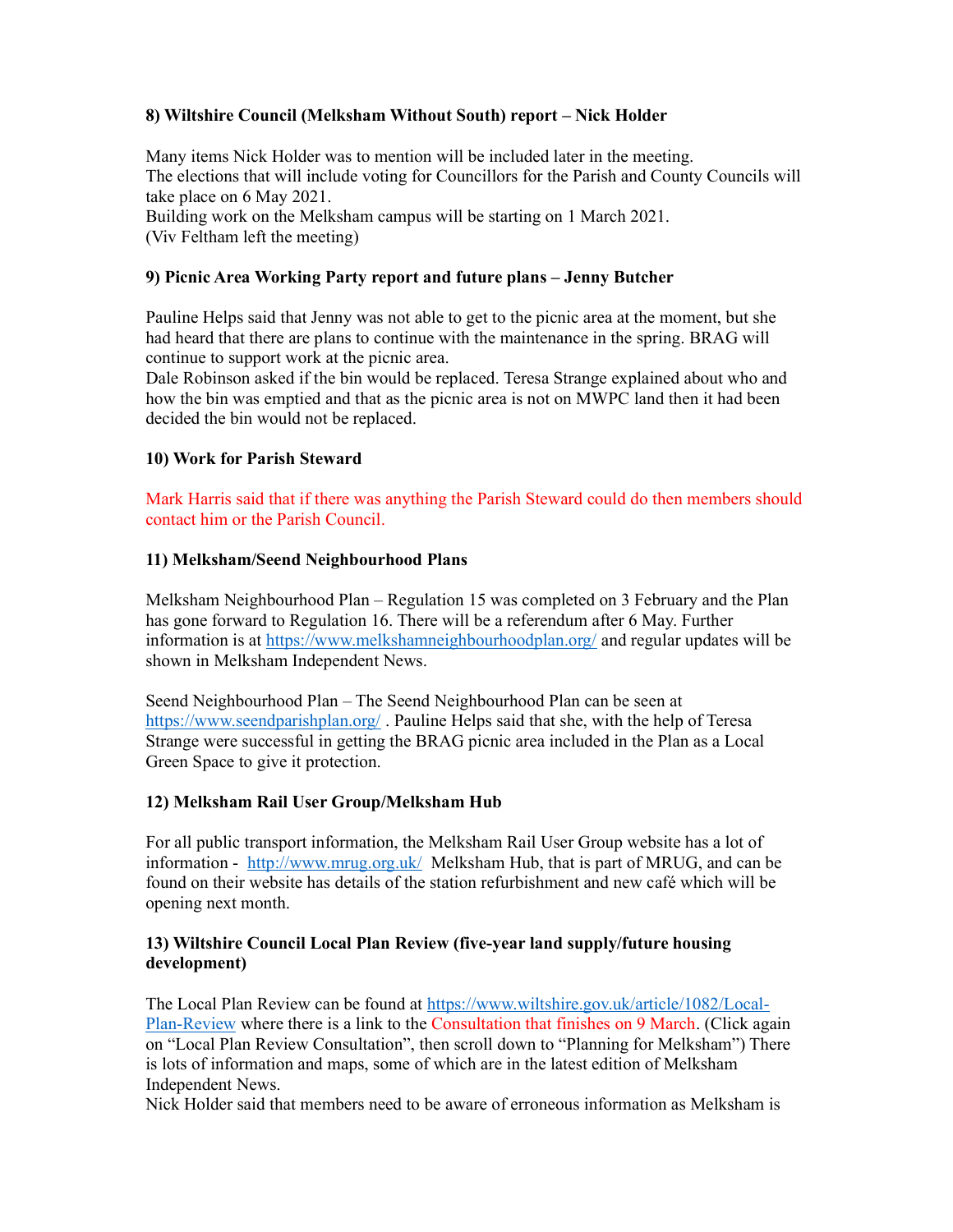not the preferred option for Wiltshire housing. Most will probably go to Chippenham, then Trowbridge, then Salisbury, then Melksham.

Consultants are reviewing the areas in light blue on the map, as reproduced in the MIN, that are classified as "may be suitable for housing".

Wilts CC has to prove to gov't that it has a 5-year plan for housing, which it doesn't quite have, then spasmodic building won't continue. One of these new planning applications is for land next to the Taylor Wimpey site off Pathfinder Way, marked as 9 on the map. There have been significant objections to this application by Bloor and Nick Holder has "called it in". BRAG could engage with the objections as well as individuals.

Nick will have a meeting with the Planning Team to discuss housing and the feasibility of each identified area.

### 14) A350 Melksham Bypass Project (habitat/footfall survey)

The by-pass was proposed by the Dept of Transport as part of it's aim to improve road links in the West of England. £1.4m has been given to Wiltshire CC to build the case for the bypass. The recent consultation, that received over 600 responses, was non-statutory. Mark Harris has been in touch with Atkins, the surveyors and they will provide an update shortly. The cameras that were recently put at the picnic area counted "bodies" not people on the cycle path and towpath. Nick Holder said that the initial consultation was effective, and the formal statutory consultation will be held about June or July with no business case possible until about a years' time. BRAG and individuals may want to engage with the statutory consultation.

Nick said that his personal view was that there were significant financial barriers to the bypass routes east and south of Bowerhill which would see little benefit in relation to the speed or number of vehicles. Nick prefers route 10a, which is shorter and cheaper and utilises the Eastern Way that is already there. Mark Blackman queried pedestrian crossings of Eastern Way and was told it would be solved with tunnels or bridges.

Mark Harris said that BRAG would not take a stance yet until more is known. All agreed that it should be away from Bowerhill for environmental and noise reasons.

#### 15) Any other business/issues

Mark Harris referred to the article in the MIN about BRAG and thanked Dale and Pauline for their input.

Nick Holder said that traffic calming on Bowerhill is being looked at. There is going to be a survey at the west end of Halifax Road and the speed bumps by the school reviewed. It was agreed that the speed bumps in Falcon Way do a good job.

Pauline Shea-Simonds asked if we could get some feedback from the Police about any issues on Bowerhill. Mark Harris will try and get in contact with the Neighbourhood Policing Team. Pauline also asked about the artwork for the entrance to Bowerhill. Teresa said that it was being fabricated, and then there will be a site visit. It will probably be put where the current Taylor Wimpey sign is. The Parish Council will insure it and it will be put on a concrete plinth to protect it from grass cutting. There will also be a display board and a Parish Council board on the triangle area in the centre of the houses. The play area is to be opened shortly and will eventually be taken over by the Parish Council.